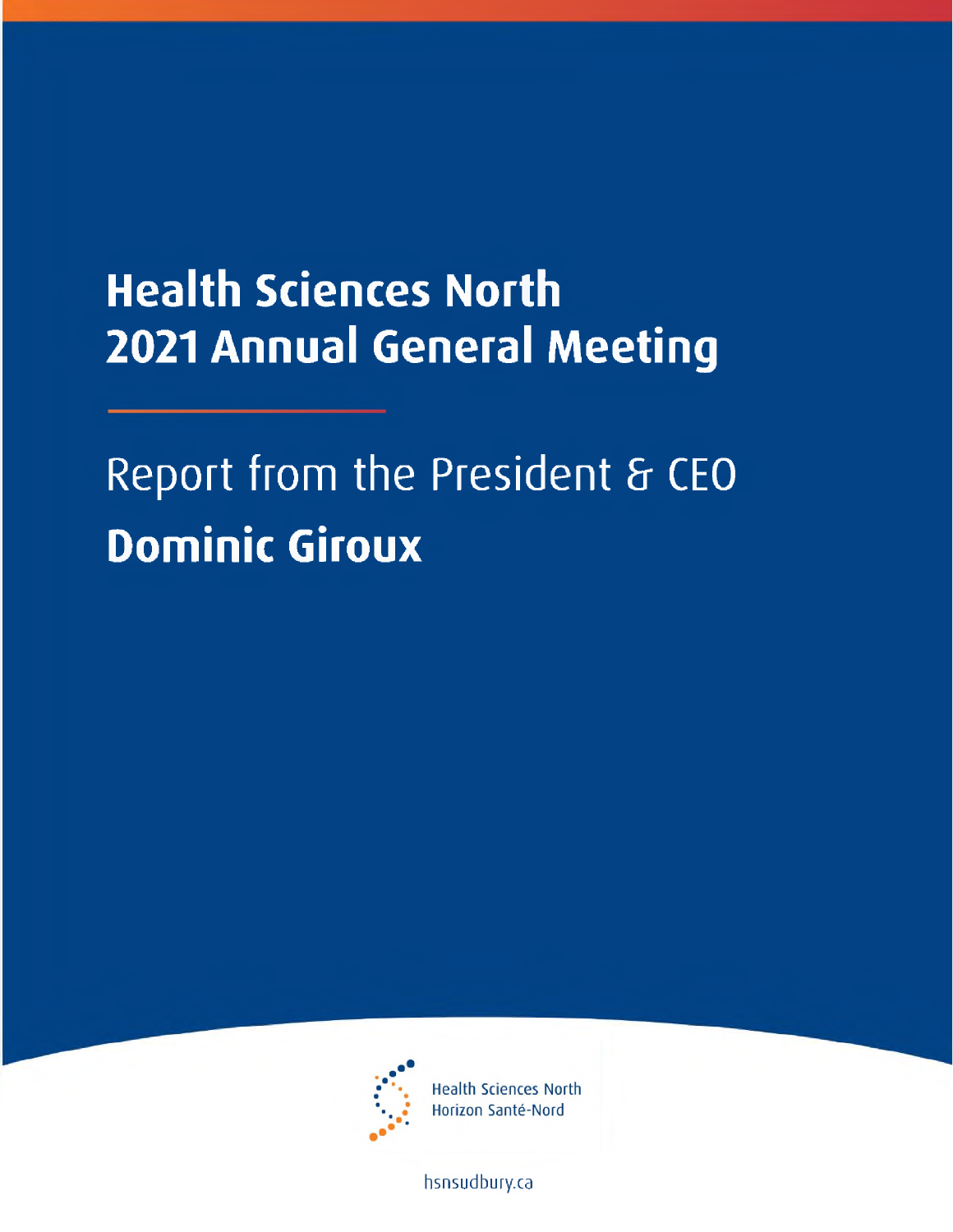## **Annual General Meeting - June 2021 Report from the President and CEO Dominic Giroux**

Good evening, Aanii, bonsoir.

Thank you all for attending our AGM.

I would like to thank the Boards of HSN and HSNRI for their effective stewardship of our organizations, and for their renewed confidence and support.

It will be a privilege to continue to lead HSN and HSNRI through the recovery from the pandemic, the implementation of our 2019-2024 Strategic Plan and the development of our strategic directions for 2025 and beyond.

This is my fourth annual report as President and CEO.

I would like to review how HSN responded proactively to the pandemic.

I will summarize our performance on Quality Improvement Plan targets and our patient experience survey results.

 Finally, I will comment on progress made on some of the desired outcomes of our Strategic Plan that are not being discussed by other presenters tonight.

The past year has undoubtedly been focused on the pandemic response.

It has been a true collaborative effort involving all departments within HSN, and numerous partners.

For our clinical teams, this included:

- Providing simulation events to train staff on protected Code Blue and safe use of personal protective equipment;
- • Providing care to more than 190 admitted COVID patients and many more through the Emergency Department;
- Rapidly mobilizing HSN's geriatrics, palliative and mental health and addictions outreach teams to support over 600 individuals in the community impacted by COVID;
- Adapting to evolving external and internal requirements, safety briefings and audits;
- Supporting long-term care and retirement homes and other congregate living situations in COVID outbreak, including with proactive virtual medical consultations;

AGM 2021 | Report from President and CEO 1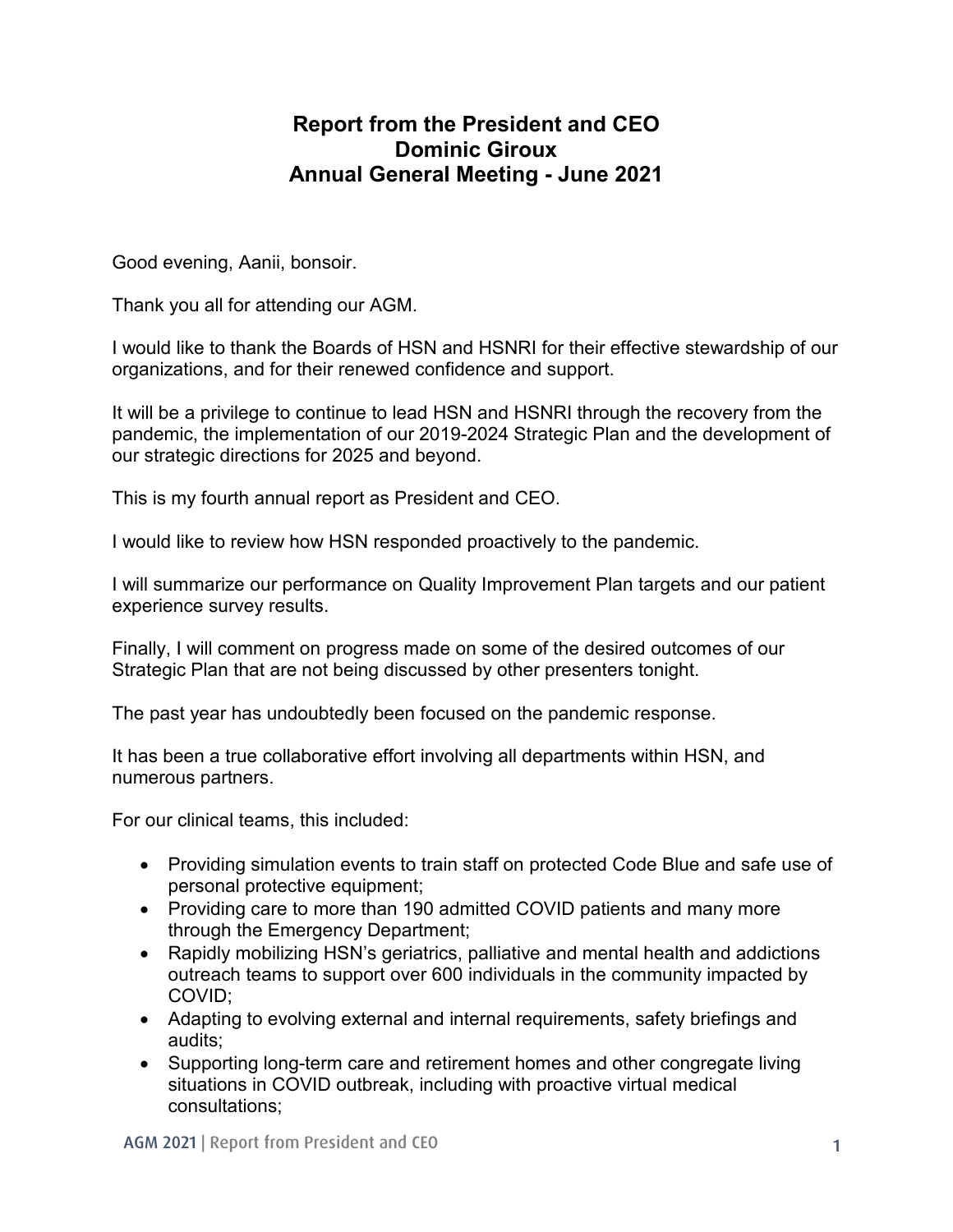- Developing pathways for COVID patients from long-term care and retirement homes to be directly admitted to our Respiratory Care Unit;
- Developing safe isolation beds at our Withdrawal Management Services;
- Ramping down and rescheduling surgeries, procedures and non-urgent clinical services;
- Managing COVID outbreaks in inpatient units and contact tracing;
- Implementing same-day knee replacement surgery and direct anterior hip replacement procedure to reduce length of stay and demand on inpatient beds;
- Ramping up surgeries and procedures 7 days per week between October and March to bring waitlists back to near pre-pandemic levels, until Wave 3 hit;
- Repurposing acute beds into critical care beds to address the surge of COVID patients from Southern Ontario;
- patients from overwhelmed Southern Ontario Intensive Care Units to HSN; and • Implementing a transportation team along with Sudbury EMS to transfer COVID
- some of their patients, in addition to our normal admissions of critical care • Providing relief to Northwestern Ontario and Manitoba hospitals by admitting patients from Northeastern Ontario.

 years to achieve outcome #4 of our Strategic Plan which calls for an expansion of virtual The pandemic led us to achieve more in one year than we were envisioning over many care models and remote patient monitoring.

Progress in the past year included:

- Increasing virtual care appointments from 22,000 in 2019-2020 to 58,000 in 2020-2021 especially in oncology and mental health and addictions care;
- Expanding Virtual Critical Care to a second studio to support regional surge demands;
- Launching a Virtual Emergency Department Service which has since provided care to more than 1,500 patients; and
- Implementing a virtual care application post-surgery.

For our clinical support teams, this included:

- Initially establishing an assessment centre at HSNRI on Walford Road;
- Searching and establishing a more winter-friendly location for COVID assessment on Regent Street;
- Administering more than 96,000 tests at our COVID assessment centre;
- Developing a bilingual web-based booking system for assessment centre appointments;
- Processing at our laboratory more than 331,000 COVID swabs from across the North, and supporting other laboratories in introducing COVID testing in over 40 locations across Northern Ontario, thereby reducing turnaround times and accelerating contact tracing;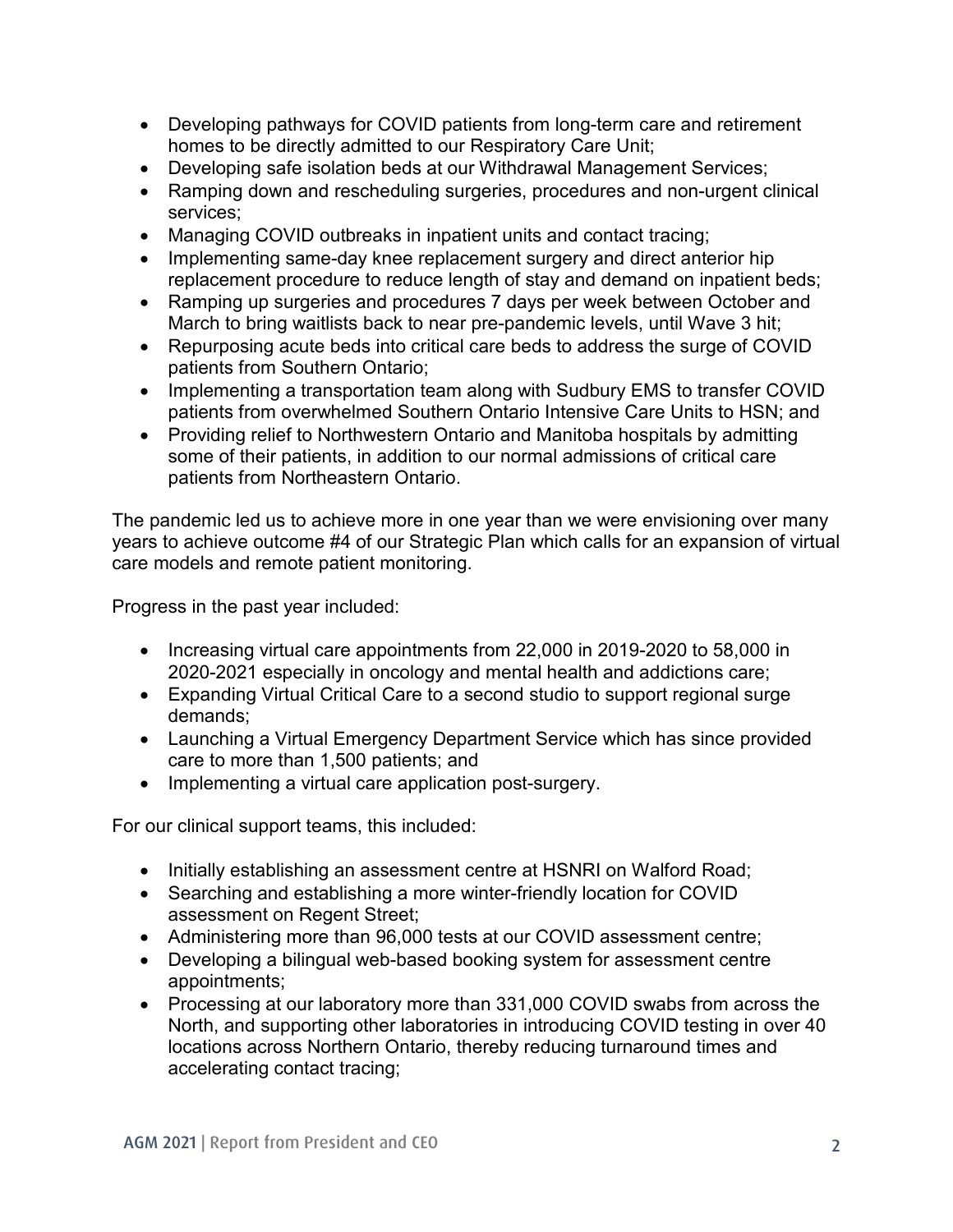- • Becoming in March 2021 the first hospital laboratory in Ontario able to screen COVID tests for Variants of Concern;
- Re-focusing research activities to support pandemic-related programs;
- Improving CT wait times to 66% being within provincial target, better than prepandemic and up from 41% within provincial target in January; and
- Supporting Public Health Sudbury and Districts in the vaccination rollout, administering more than 10,000 doses to local workers, community members and over 600 HSN patients.

For our support services, this included:

- meetings and educational events including the rapid deployment of numerous • Implementing technological changes to enhance work from home, virtual laptops;
- • Ensuring the appropriate type and supply of personal protective equipment and drugs;
- • Changing our warehouse facilities from a just-in-time delivery system to creating multiple warehouse spaces to accommodate stockpiling of pandemic supplies;
- Developing contingency plans for shortages of personal protective equipment and drugs;
- Purchasing capital equipment, relocating departments and making minor capital renovations to enable better patient care including an Emergency Department surge area;
- Screening more than 570,000 patients and visitors at our points of entry to check for signs of COVID;
- Rolling out a virtual application to make the active screening more efficient;
- Renovating the main entrance to provide a sheltered entry for patients and visitors waiting for screening;
- Redeploying staff internally to higher priority areas and recruiting additional staff;
- Seconding staff at the request of long-term care homes who were facing serious shortages;
- Coordinating a Mobile Enhanced Support Team response to support significant and prolonged outbreaks in congregate settings;
- Recruiting staff volunteers to assist Southern Ontario hospitals as required;
- • Clarifying provincial guidelines and administering pandemic pay for select frontline employees and medical staff as set by the Province, over several periods;
- Establishing internal and external reporting systems to capture, account and report along with administering the additional accountability requirements associated with provincial funding programs;
- Securing lines of credit to finance the pandemic; and
- Developing internal dashboards to enable the organization to be more responsive and make evidence-based decisions.

For our leadership, this included: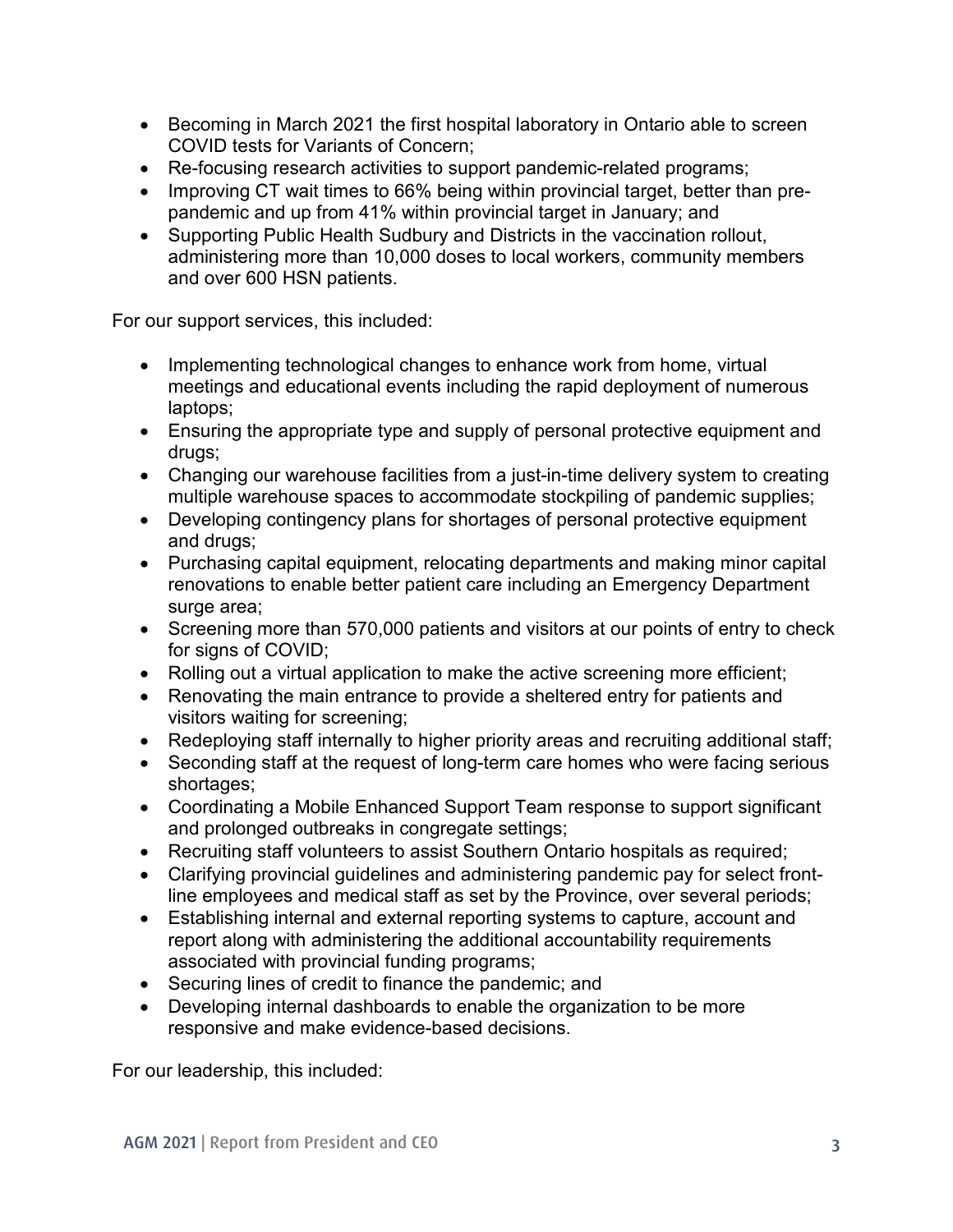- Working with St. Joseph's Continuing Care Centre to open 30 beds, then a total of 60 beds at the Clarion Hotel, and helping secure the necessary funding while supporting the cash flow requirements to operate the beds;
- Working with Monarch Recovery Services to develop a temporary step-down bedded level of care for adequate physical distancing on crowded psychiatric units;
- • Revising and implementing policies on hospital access by caregivers, family members and visitors;
- Restructuring access plans for learners and volunteers;
- Holding 41 internal town-halls;
- • Holding 118 meetings of our Incident Command team, and as many meetings of our Operations team and touchpoints with our medical leadership;
- Producing 217 internal COVID bulletins;
- Holding virtual town-halls with the 181 volunteers who were active at HSN throughout the pandemic, to keep them informed and engaged;
- Collaborating with Chiefs of Staff from Northeastern Ontario hospitals to ensure open dialogue regarding regional issues;
- Co-leading a coordinated approach for a phased re-introduction of clinical services in Northern Ontario hospitals after Wave 1, aligned with provincial direction;
- Having leaders of HSN serve in regional and provincial leadership roles associated with the pandemic response; and
- Advocating with the Province for financial compensation for COVID expenses and losses in non-Ministry revenues.

So that's the kind of year it has been at HSN!

 To all our teams, from the bottom of my heart, thank you for everything you have done in the past year, and for continuing to demonstrate patience, kindness and compassion, and for looking out for each other's well-being.

Let me briefly review our Quality Improvement Plan and patient experience survey results.

Our Quality Improvement Plan in 2020-2021 focused on three targets.

The first one was to contain our Time to Inpatient Bed for patients admitted through the Emergency Department below 30 hours, nine times out of ten.

This target was met every month in the last fiscal year, except in February.

 Our target this year is to contain our Time to Inpatient Bed below 25 hours, nine times out of then.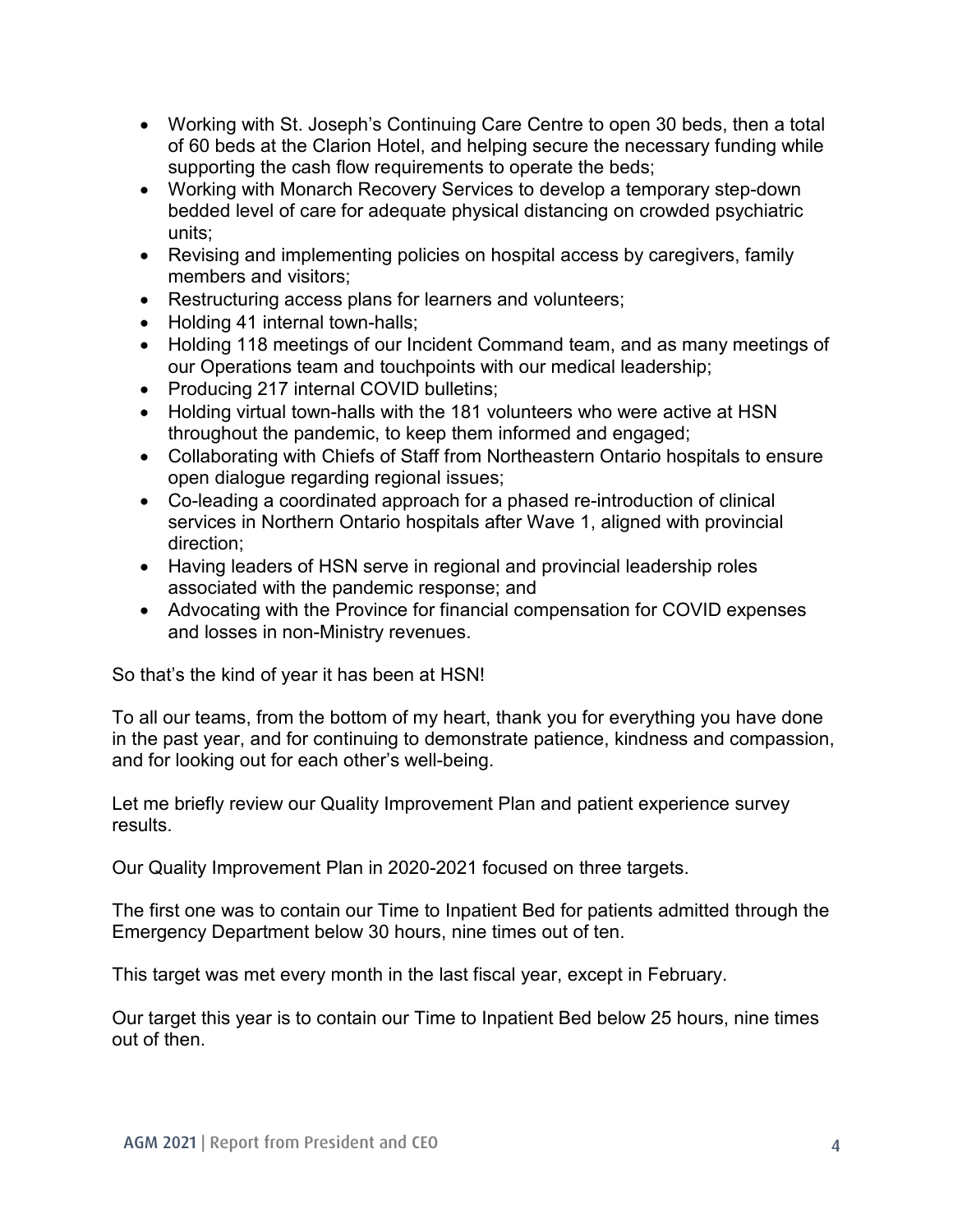From April 2020 to April 2021, the average length of stay in the Emergency Department for patients admitted to HSN was below the provincial average in 11 of 13 months, in part due to the opening of additional beds.

The second target was that by March 2021, at least 70% of patients would receive a reconciliation of their medication upon discharge.

This target was met, reaching 73% in May, up from 49% in June and July.

The third target related to workplace violence.

Any workplace violence incident is one too many.

While we see progress in fostering a culture of reporting of workplace violence, we were not successful in reducing the proportion of workplace violence involving physical force.

To improve the situation, a Workplace Violence Prevention Committee was established in January 2021, with the initial task to initiate a Behavioural Escalation Support Team.

 Positions have been posted and we are making a \$400,000 investment this year towards this initiative.

I am pleased to report that our patient experience survey results exceed the average of Ontario academic hospitals on most indicators.

Results have improved on most indicators over the last three years, with most noticeable improvements on indicators such as:

- Received information regarding symptoms to look for;
- Room kept clean during stay;
- Overall rating of hospital;
- Quiet around room at night;
- Had a better understanding about condition; and
- Overall rating of experience.

We have continued to make progress in the implementation of our Strategic Plan.

When I joined HSN four years ago, our medical leadership told me: we need more beds, a second MRI and an integrated regional electronic medical record (EMR).

The Board Chair has already spoken about the EMR going live at HSN in April 2023.

On new bed spaces, we secured capital funding from the Ministry of Health for renovations to open 52 new beds in space currently occupied at the Ramsey Lake Health Centre by the Children's Treatment Centre.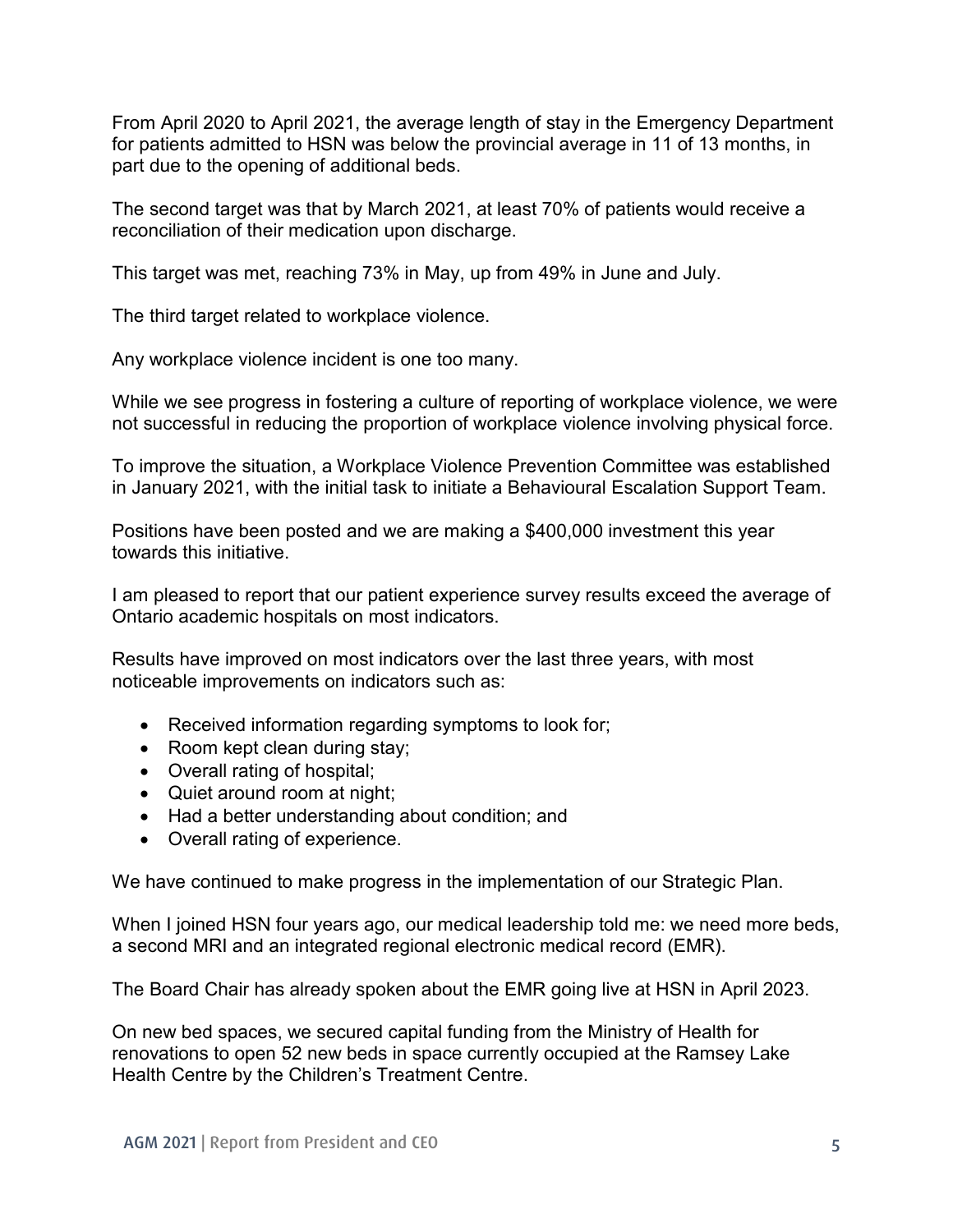The amount of this capital grant will be disclosed after the tendering process.

Beds will be operational in December 2022.

We also secured \$3.4 million from the Ministry of Children, Community and Social Services for renovations at Southridge Mall to relocate the Children's Treatment Centre this fall.

Northerners know that HSN was built too small.

We were intended to be a single-site hospital, yet today we have 14 sites in the City of Greater Sudbury.

The population of Northeastern Ontario of age 70 or more will grow by 26% in the next decade.

 You can expect to hear more in the coming year about our plans for Phase 1 of our mental health and addictions and inpatient beds. capital redevelopment, to provide over the next decade more space for NEO Kids,

Outcome #3 of our Strategic Plan calls for the acquisition of a second MRI.

In February 2020, we secured approval from the Ministry of Health for this acquisition, with 100% of the \$7 million capital cost to be raised locally.

Here is [an update from Dr. Heidi Schmidt, Medical Director and Chief of Medical](https://youtu.be/aio-QW3_3yQ)  [Imaging at HSN.](https://youtu.be/aio-QW3_3yQ)

The second MRI and the upgraded MRI will be operational by December.

Thank you to all donors to the MRI campaign.

 This includes gifts of \$2.25 million from FDC Foundation, \$500,000 from Carman and Sandy Fielding, \$500,000 from Glencore, \$500,000 from Technica Mining, \$500,000 from an anonymous donor and \$250,000 from Sudbury Credit Union.

 Outcome #9 of our Strategic Plan calls for the implementation of a Human Capital Management Solution.

This will reinvent the employee experience at HSN by transitioning paper-based, manual internal processes to digital platforms.

 With access to digital tools at our fingertips, we'll easily keep up-to-date on training, grow professionally and develop our skills, check our schedules, and swap shifts from any device.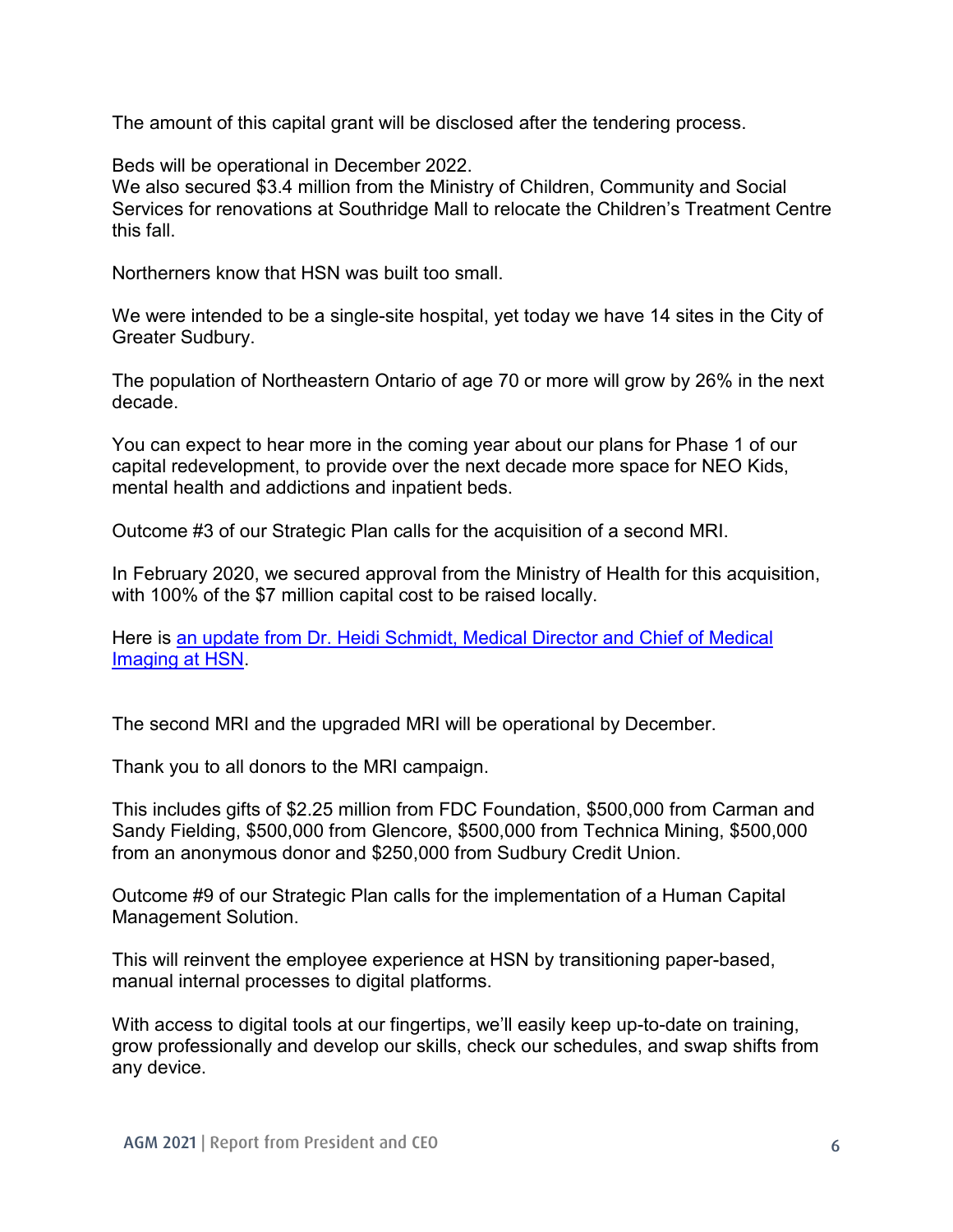This project will be implemented between December 2021 and August 2022.

This represents a capital investment of \$12.2 million amortized over 15 years.

Outcome #10 calls for the hospital to be more senior-friendly.

 the 52 new permanent beds to open in 2022. In March, we opened a 20-bed Reactivation Care Unit at Daffodil Lodge, as a prelude to

 This unit is designed to meet the specialized needs of hospitalized older adults with a functional decline or delirium, and optimizing recovery from medical conditions to avoid focus on reversing or stabilizing a decline in health status, preventing hospital acquired long-term care.

[Here is a testimony from one of our patients, Mr. Fox, about his experience in the](https://youtu.be/-kK1rWA6fEs)  [Reactivation Care Unit.](https://youtu.be/-kK1rWA6fEs) 

Outcome #11 of our Strategic Plan calls for improvements to mental health and addictions care at HSN and in the community.

In May, HSN was chosen by Ontario Health as one of six organizations to serve as a Network Lead as part of the expansion to Ontario's Structured Psychotherapy Program.

Last week, we announced that HSN received additional funding to expand its ability to partner with local police services for mental health and addictions crisis interventions, 24/7.

A 20-bed Addictions Medicine Unit was opened in the Daffodil Lodge in March 2021 to help meet demands for addictions treatment and address crowding in our medical and mental health units.

The unit is designed to meet the medical complications of substance use as well as support pathways to treatment.

 Harm reduction approaches are being used, including distribution of naloxone kits at discharge.

Here is <u>a testimony from Jade, one of our patients in the Addictions Medicine Unit.</u>

Outcome #12 of our Strategic Plan calls for cultural safety and diversity training programs for our teams to meet the needs of disadvantaged and diverse populations. Individuals from these populations will co-design and deliver these training programs.

 As a starting point, our plan this year includes providing Indigenous cultural safety training to Emergency Department, the Birthing Center and NEO Kids, and administrative and medical leaders.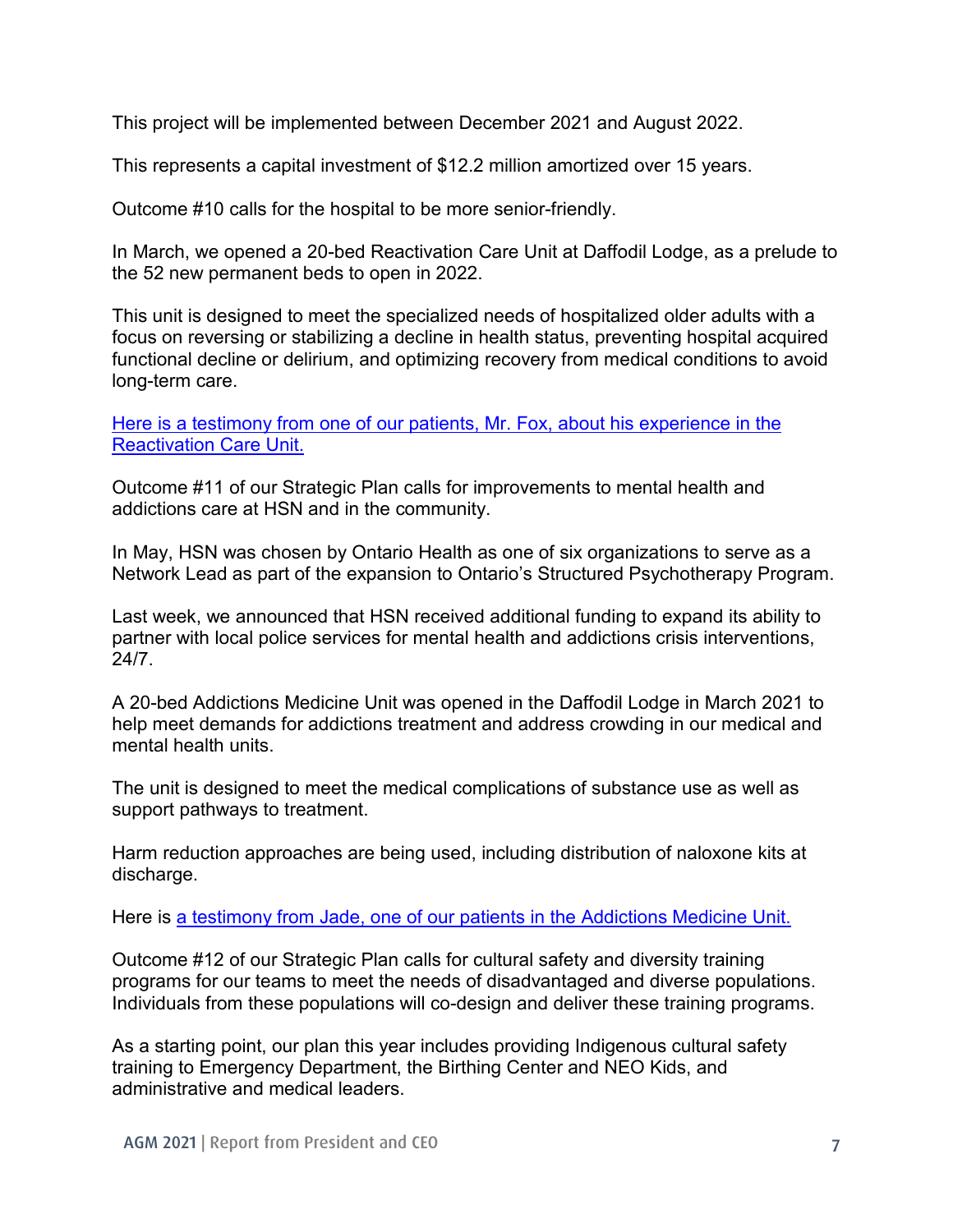This will involve eight self-learning modules, one per month, followed by a two-hour interactive session each month with an Indigenous Elder.

Additionally, all staff will be invited to participate in allyship experiential workshops beginning In September.

Over 100 colleagues already participated in such training offered by Public Health Sudbury and Districts.

Outcome #16 of our Strategic Plan calls for doubling our annual investment in staff and leadership development.

Since then, our annual investment rose from \$1 million to \$1.5 million.

The Leadership Development Program continues to attract great participation.

Two new cohorts of 100 emerging and existing leaders kicked off in February.

Outcome #17 of our Strategic Plan calls for an inter-professional learning culture.

To enable every HSN learner to feel welcomed and supported, our new 28,000 square feet Labelle Innovation and Learning Centre will open this fall.

This expansion is funded by a \$21.6 million grant from the Ministry of Health announced in February 2018, a \$5 million gift from Marcel and Frances Labelle Foundation, \$500,000 from Crosstown Chevrolet, \$400,000 from BMO Bank of Montreal, and \$250,000 from TD Bank.

Outcome #18 of our Strategic Plan calls for the creation of a Northern Ontario Health Innovation Cluster.

A draft business case has been developed by the founding partner organizations and is expected to be submitted shortly to the federal government.

Partners are now holding virtual monthly health research town-halls that are well attended.

Outcome #19 of our Strategic Plan calls for collaborative research to be advanced in Cancer Solutions, Cardiovascular Health and Healthy Aging.

In February, we appointed Dr. Lacey Pitre, Dr. Deborah Sanders, Dr. Mohammed Shurrab and Dr. Chris Verschoor to serve as Leads in these fields.

Dr. Rob Ohle was appointed as Lead for other emerging areas of research activity.